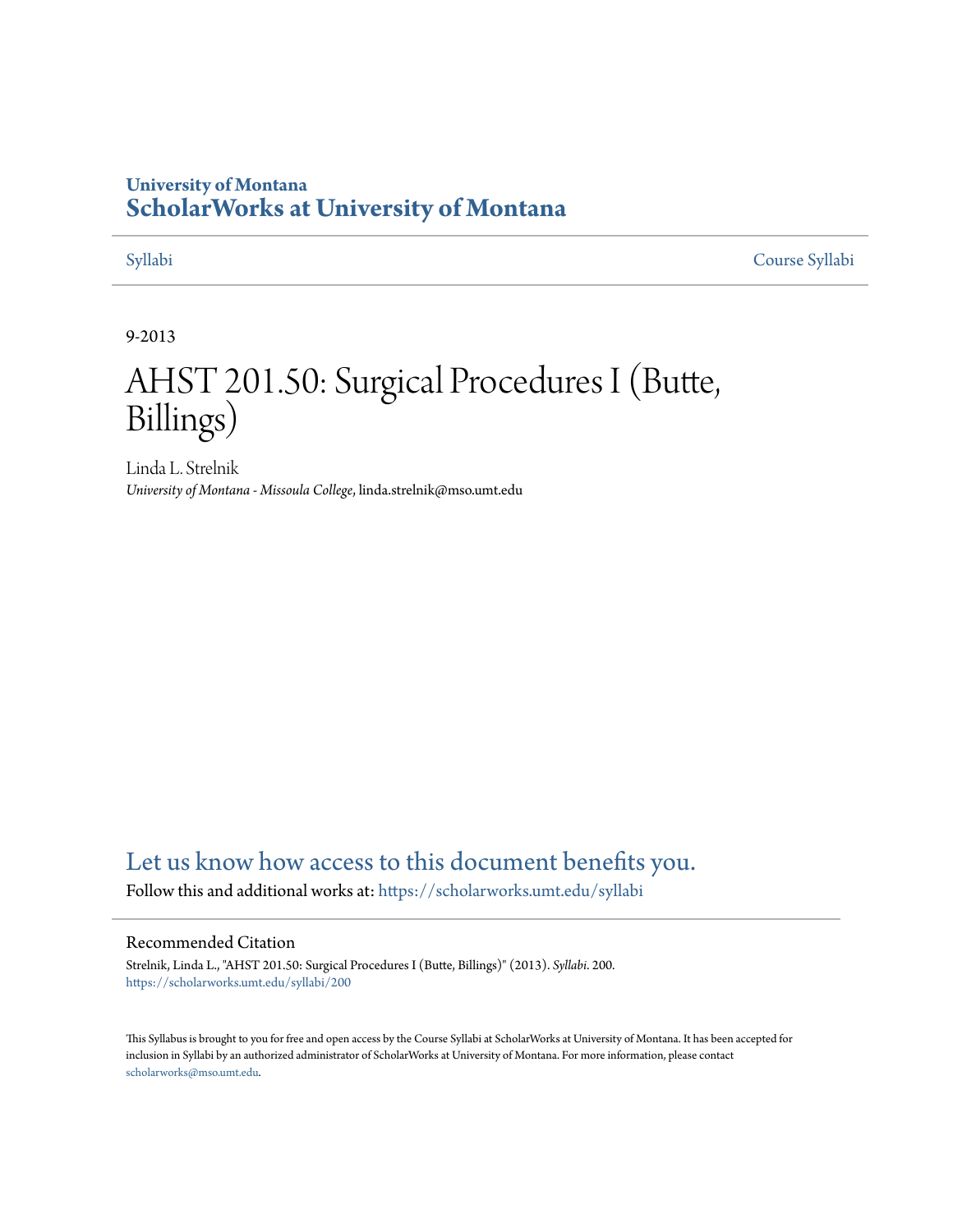### **MISSOULA COLLEGE UM SURGICAL TECHNOLOGY DEPARTMENT**

#### **Course Syllabus**

**Course number and Title:** AHST 201 Surgical Procedures I Butte, Billings

**Date Revised: Fall 2013**

**Semester Credit: 4**

**Contact Hours per Semester:** Online

**Prerequisites:** Completion of all pre-requisite courses/concurrent enrollment in AHST 200 and AHST 215

**Instructor:** Linda Strelnik, BS, CST/CSFA

**Address:** Missoula College University of Montana 909 South Avenue West Missoula, MT 59801

**Phone:** 360-2503 (Home) 243-7876 (Office)

**E-Mail Address:** linda.strelnik.@mso.umt.edu

**Office Location:** AD Building 07, MC Campus, Missoula **Office Hours:** By appointment—please call at home anytime.

**Relationship to Program:** Upon completion of this course, the student will be able to correlate the knowledge and understanding of pertinent information on surgical procedures with a review of anatomy and discussion of perioperative surgical needs of the patient. This information will assist students to complete surgical case studies and is a comer stone to more complex procedures in AHST 202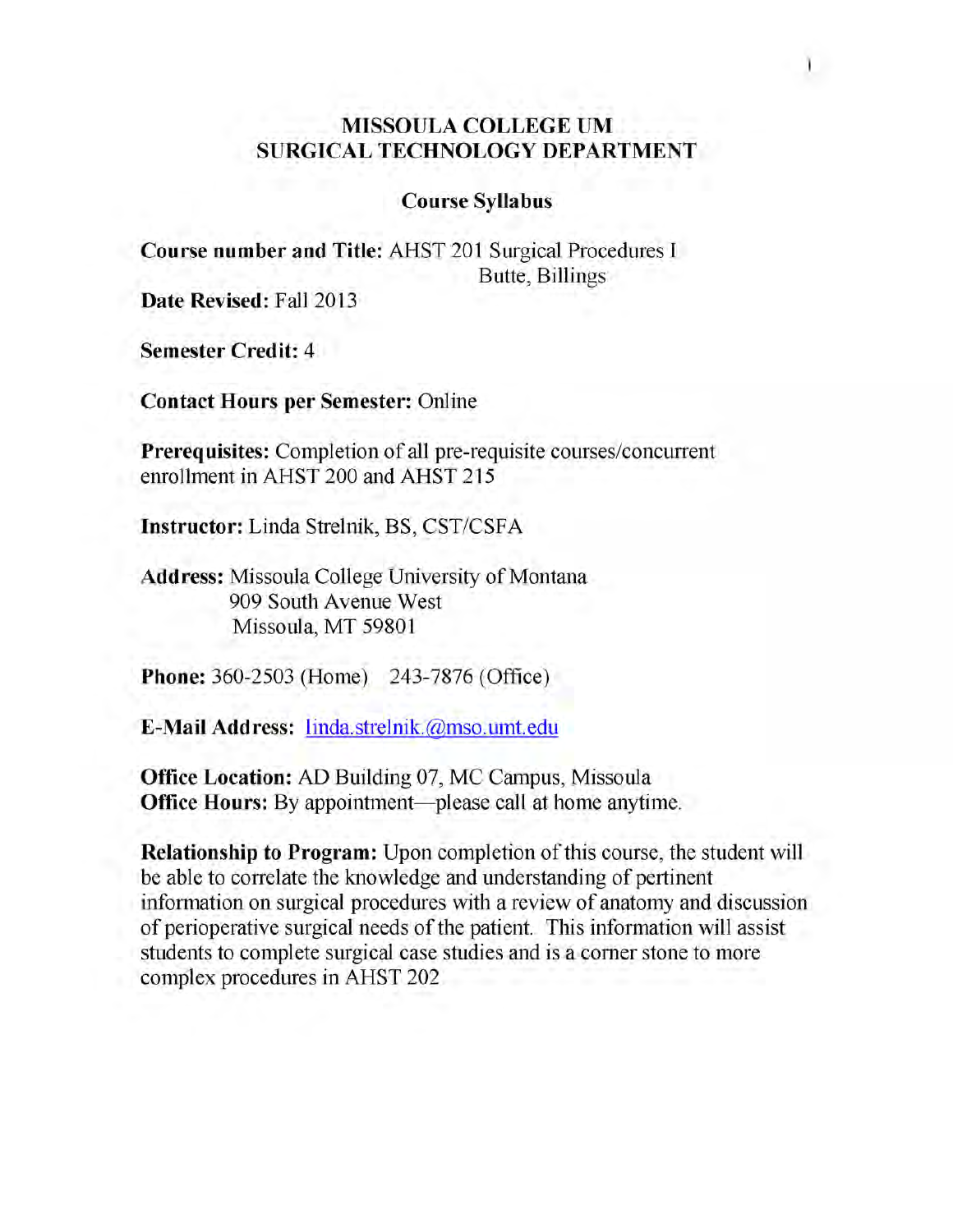#### **COURSE SYLLABUS AHST 201**

**Course Description:** A study of minor surgical procedures following the patient through the preoperative, intraoperative and postoperative stages in surgery.

**Attendance Policy:** Participation is valued in this course. Therefore, class attendance will be taken during any scheduled meetings. Students are expected to notify the instructor (by phone or by e-mail prior to the class if unable to attend or if the student will be joining the discussion late.

- $\triangle$  Students may be asked to furnish a physician's statement regarding an absence. The student is responsible for gathering any information or course materials he or she may have missed due to absence or tardiness.
- ❖ Repeated absences will result in completion of a "Student Contract". A student's final grade will be decreased by one percentage point for each absence.
- ❖ Unit tests will be proctored by your lab instructor. If a student misses an exam, the make-up test will have to be arranged with the lab faculty. The exam will need to be completed by the next lab day or as arranged. No make-up exams may be taken after five days.
- ❖ Chronic car problems, finances, jobs or job interviews are not valid excuses for missing class.
- ❖ Tardiness will not be tolerated. It is disruptive to fellow students. The student's final grade may be reduced by one percentage point for each tardy attendance.
- ❖ Each case is considered by the instructor on an individual basis. It is up to the discretion of the instructor whether or not a student is meeting course objectives.
- ❖ Your course of instruction should be your highest priority.
- ♦> Students are expected to conduct themselves in a professional and mature manner at all times.
- ❖ A Professionalism Grade will be included in the overall grade average for this course.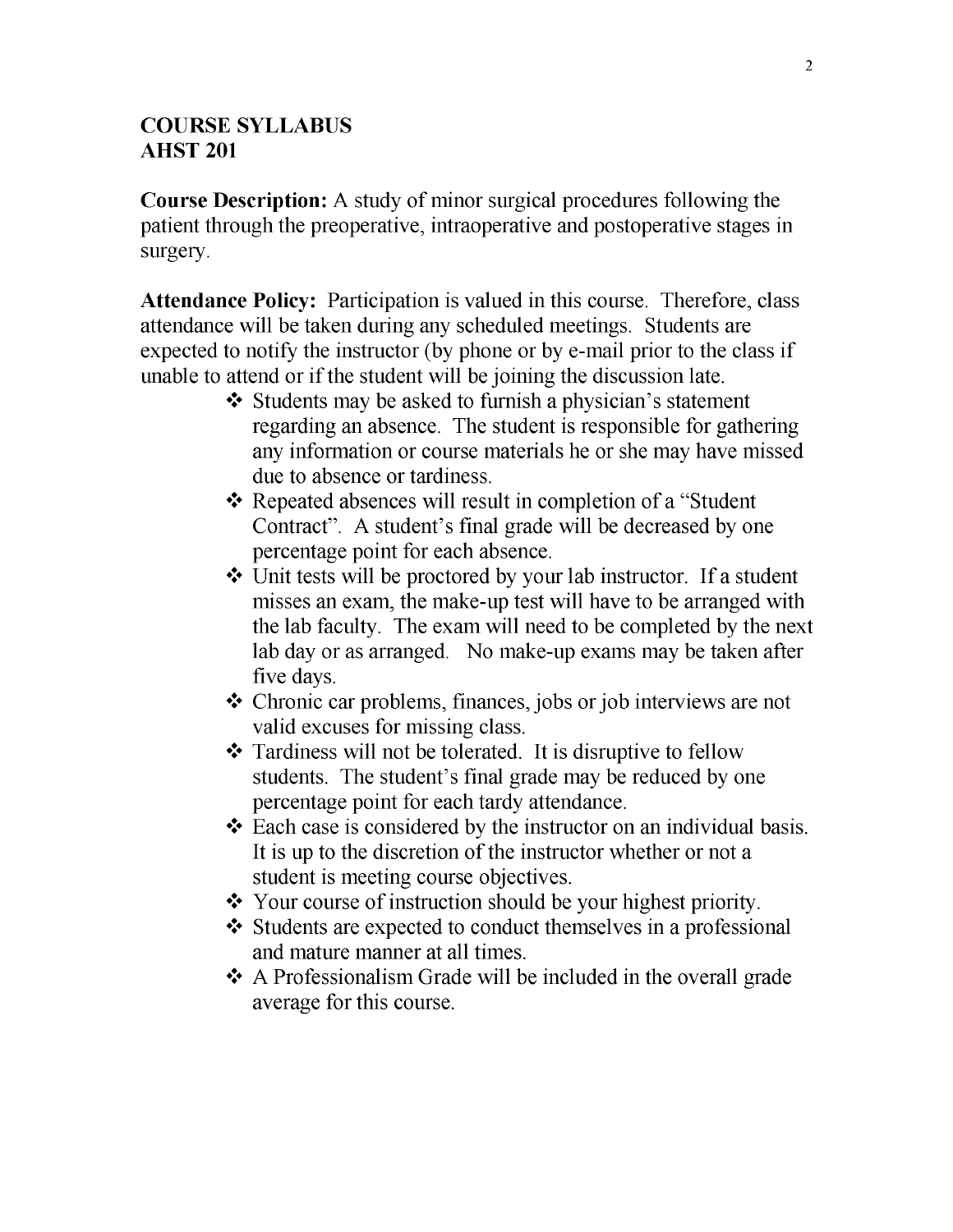# **Other Policies:**

#### Instructional Notes

Students may engage in online discussions, small group cooperative learning activities and student presentations. Other teaching techniques to be utilized include, use of computer and video applications, and guest presentations. **Assigned readings are to be read prior to any classroom time which might be scheduled. Assigned surgical procedure videos on the internet must be watched and reported on by the designated time, or it will result in a lowered Professionalism Grade.**

**All homework assignments are due at the time of the exam for that unit. All online students are to e-mail the homework assignments as an attachment to Linda Strelnik on or before the date and time of the scheduled exam for that unit. Students are responsible for the material in the Study Guide Assignments and may be tested on that material.**

If you have special needs as an individual or as a group and require some accommodation, I encourage you to discuss it with me. Open communication will assist all of us in making this a successful venture for you. If you have questions regarding the course content or assignments please contact me.

**Disabilities:** Qualified students with disabilities will receive accommodations in this course. Please speak to me and be prepared to furnish a letter from your DSS Coordinator.

**Students must practice academic honesty.** Academic misconduct is subject to an academic penalty by the course instructor and/or disciplinary sanction by the University of Montana. Academic misconduct is defined as all forms of academic dishonesty, including but not limited to:

- 1. Plagiarism
- 2. Misconduct during an examination or academic exercise
- 3. Unauthorized possession of examination or other course materials.
- 4. Tampering with course materials
- 5. Submitting false information
- 6. Submitting work previously presented in another course
- 7. Improperly influencing conduct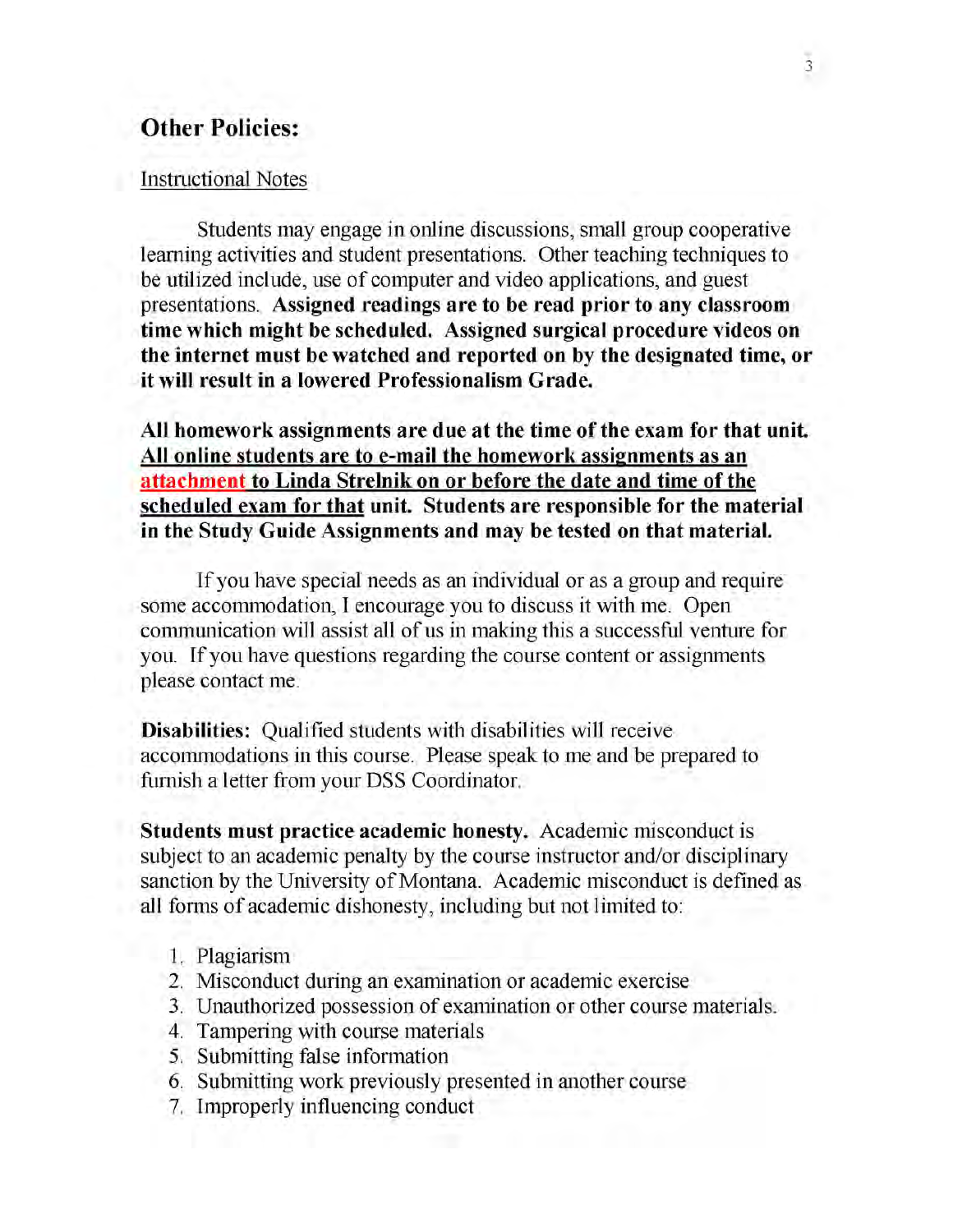- 8. Substituting or arranging substitution for another student during an examination or other academic exercise
- 9. Facilitating academic dishonesty
- 10. Altering transcripts, grades, examinations or other academically related documents

The University of Montana-Missoula Student Conduct Code **ALL ASSIGNMENTS ARE TO BE DONE INDIVIDUALLY! For any Academic Dishonesty Occurrence, the students involved will be subject to dismissal from the Surgical Technology Program.**

**All students must practice academic honesty. Academic misconduct is subject to an academic penalty by the course instructor and/or disciplinary sanction by the University. All students need to be familiar with the Student Conduct Code. The code is available for review online at http://www.umt.edu/sa/vpsa/index.cfm/page/1321.**

### **Required Text:**

| Title:                     | <b>Alexander's Surgical Procedures</b>   |  |
|----------------------------|------------------------------------------|--|
| Author:                    | Rothrock/Alexander                       |  |
| <b>Publisher:</b> Mosby    |                                          |  |
|                            |                                          |  |
| Title:                     | Pocket Guide to the Operating Room       |  |
|                            | <b>Author:</b> Maxine Golman             |  |
|                            | Publisher: F.A. Davis                    |  |
| <b>Title:</b>              | <b>Operating Room Techniques</b>         |  |
|                            |                                          |  |
|                            | <b>Author:</b> Berry/Kohn                |  |
| <b>Publisher:</b> Mosby    |                                          |  |
| <b>Title:</b>              | Instrumentation for the OR               |  |
| Author:                    | <b>Brooks</b>                            |  |
|                            |                                          |  |
| <b>Publisher:</b> Mosby    |                                          |  |
| <b>Title:</b>              | <b>Surgical Instruments Pocket Guide</b> |  |
|                            | <b>Author:</b> Wells and Bradley         |  |
| <b>Publisher:</b> Saunders |                                          |  |
|                            |                                          |  |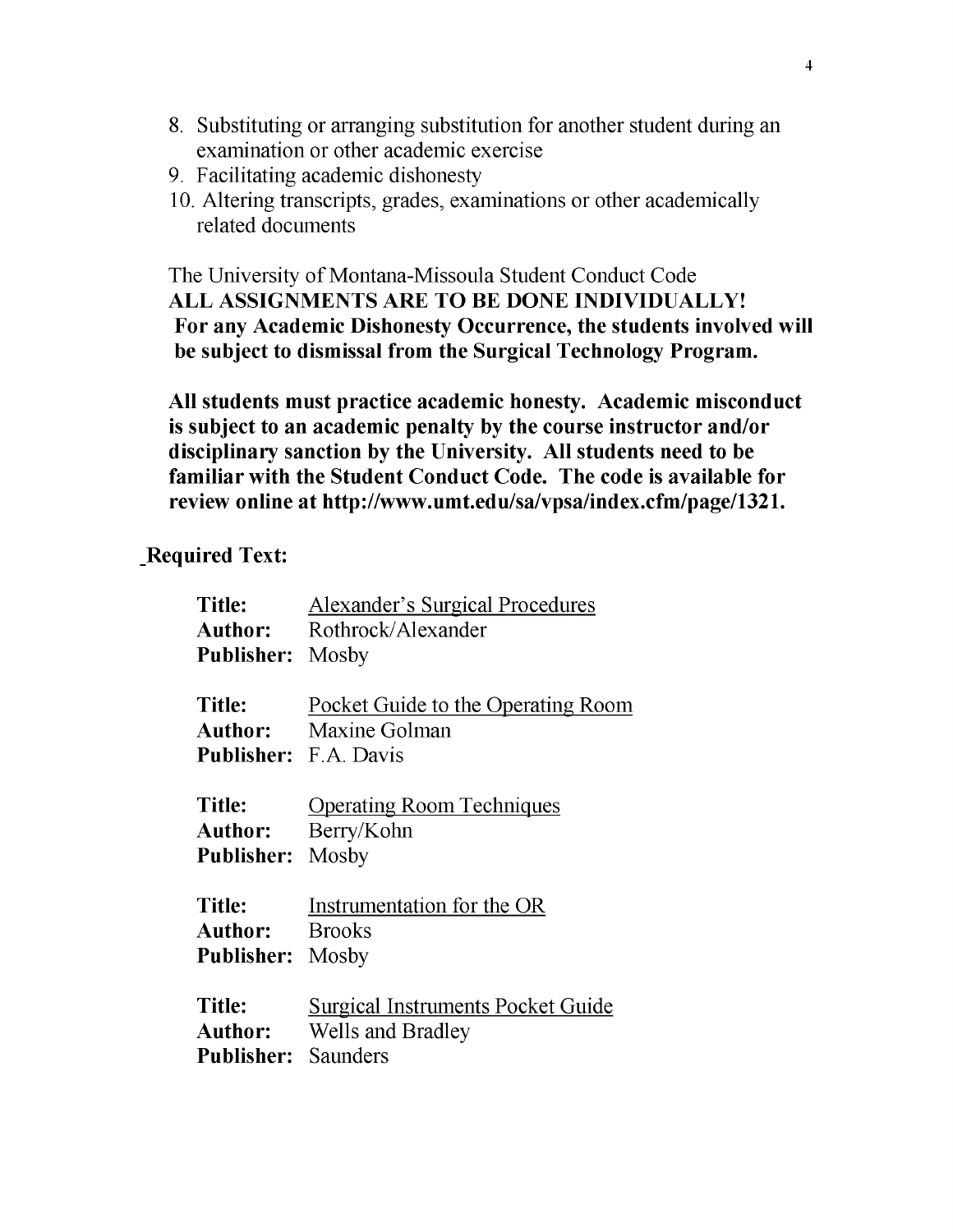| Title:                                          | Pathology for the Health Related Professions                 |
|-------------------------------------------------|--------------------------------------------------------------|
| <b>Author:</b> Saunders                         |                                                              |
| Publisher: Damjon                               |                                                              |
| Title:<br>Author:<br><b>Publisher:</b> Saunders | <b>Surgical Technology Principles and Practice</b><br>Fuller |

| Title:                     | Surgical Technology Principles and Practice Workbook |
|----------------------------|------------------------------------------------------|
| Author:                    | - Fuller                                             |
| <b>Publisher:</b> Saunders |                                                      |

#### **AHST 201 COURSE OUTLINE:**

| Unit I:    | Introduction to course and general protocols |
|------------|----------------------------------------------|
| Unit II:   | Endoscopic Unit                              |
| Unit III:  | <b>General/Minor Procedures</b>              |
| Unit IV:   | Gastrointestinal Procedures (GI)             |
| Unit V:    | Radiation/Laser Hazards and Precautions      |
| Unit VI:   | <b>Orthopedic Procedures</b>                 |
| Unit VII:  | Obstetrics & Gynocology Procedrues (Ob/Gyn)  |
| Unit VIII: | Otorhinolaryngologic Procedures (ENT)        |

**Student Performance Outcomes:** Upon completion of this course the student should be able to:

1: Describe minor surgical procedures in relationship to the total physiological aspects of the surgical experience.

2: Correlate the knowledge and understanding of surgical specialties through the presentation of the following categories that relate to specific minor surgical procedures:

- a. Typical patient history
- b. Significant findings on physical assessment
- c. Diagnostic studies
- d. Probable hospital course
- e. Preparation for surgery
- f. Pathology and/or specimen
- g. General surgical rationale/scheme to include:
	- a. Pre-op diagnosis
	- b. Patient position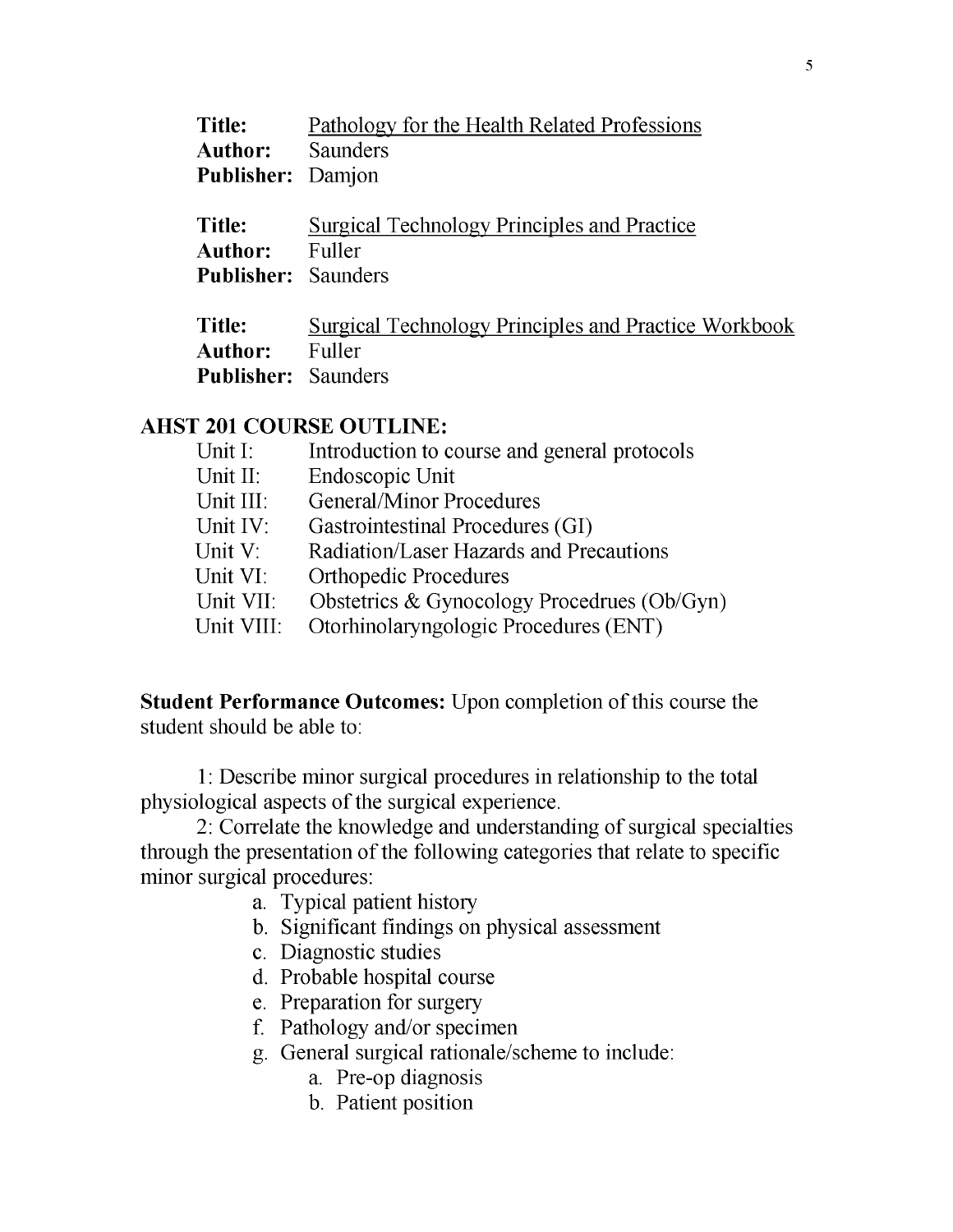- c. Anesthesia
- d. Prep
- e. Medication Labeling
- f. Drapes
- g- Incision site
- h. Instrumentation
- i. Suture and needles
- j- Intra-operative medications
- k. Packs and supplies
- 1**.** Equipment
- m. Drains
- n. Dressing
- h. Step-by step surgical progression
- i. Surgical hazards and complications
- j. Early post-operative management

# **Student performance assessment methods and grading criteria:** the

evaluation process includes:

| Unit exams:                                    | 50% of grade |
|------------------------------------------------|--------------|
| Final Exam:                                    | 20% of grade |
| Student Presentations & Paper: $15\%$ of grade |              |
| Assignments:                                   | 5% of grade  |
| Professionalism Grade:                         | 10% of Grade |

**A Grade: 93-100% B Grade: 86-92% C Grade: 80-85%**

**Any percentage point below 80% will receive an F grade. If you fail an exam, please set up a phone meeting with me to discuss options to assist you in the process of improving your grade.**

**SUPPLIES:** Three ring notebook for additional handouts & articles.